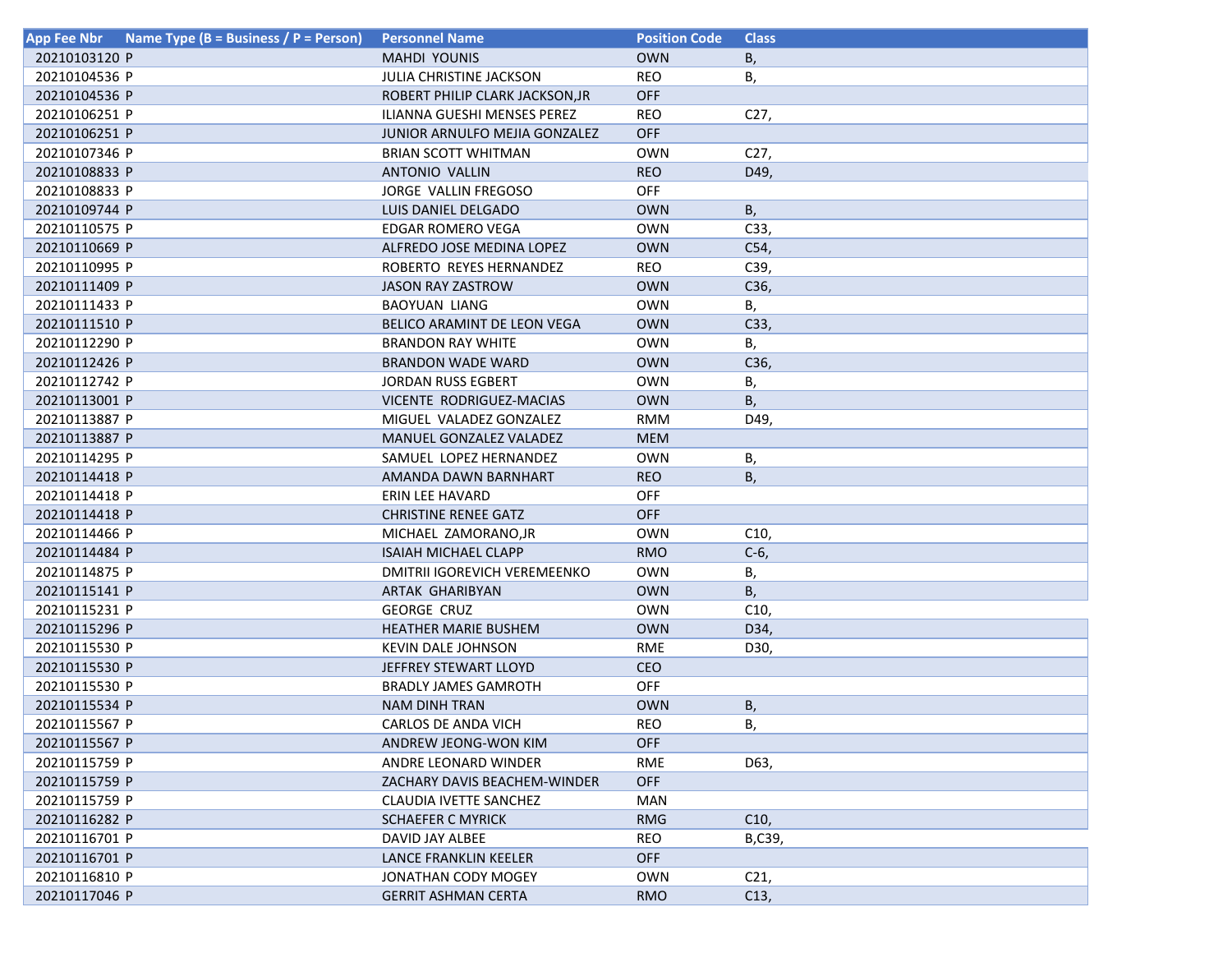| 20210117159 P | JOSE ROLAND DURAN                 | REO        | C53,            |
|---------------|-----------------------------------|------------|-----------------|
| 20210117159 P | CRISTAL DURAN                     | <b>OFF</b> |                 |
| 20210117380 P | MICHAEL KAMAL GADALLA             | <b>RMO</b> | В,              |
| 20210117380 P | DINA R IBRAHIM                    | <b>CEO</b> |                 |
| 20210117388 P | JARED SCOTT OLSON                 | <b>RMG</b> | C10,            |
| 20210117388 P | <b>TONY VERN GRIMSHAW</b>         | <b>MAN</b> |                 |
| 20210117604 P | JUAN FRANCISCO CASTILLO RODRIGUEZ | <b>OWN</b> | C27,            |
| 20210117618 P | CARLOS ALFREDO BATRES CAMEY       | <b>OWN</b> | C54,            |
| 20210117639 P | <b>WILLIAM RUSSELL MCCORKLE</b>   | <b>REO</b> | В,              |
| 20210117718 P | ANAR BABAZADE                     | <b>RMO</b> | В,              |
| 20210117718 B | KITCHEN AND BATH SHOP LLC         | MEM        |                 |
| 20210117718 B | SYNERGY HOLDING LLC               | <b>MEM</b> |                 |
| 20210117777 P | EDUARDO JESUS MELENDRERAS         | <b>OWN</b> | В,              |
| 20210117816 P | SEVAK R KIRAKOSYAN                | <b>REO</b> | C43,            |
| 20210117821 P | DAVID AUGUST BAUER, II            | RMM        | В,              |
| 20210117821 P | CATHERINE SUZANNE BAUER           | <b>MAN</b> |                 |
| 20210117823 P | ZHEN PENG KEVIN LI                | <b>OWN</b> | В,              |
| 20210117901 P | ADOLFO RICARDO BERMEO             | <b>OWN</b> | C55,            |
| 20210117916 P | <b>JOSE JUAN ROMAN</b>            | <b>REO</b> | C10,            |
| 20210117922 P | NIKOLAY LASHCHUK                  | <b>REO</b> | D52,            |
| 20210117923 P | VICTOR MANUEL ORELLANA            | <b>REO</b> | C54,            |
| 20210117924 P | NICOLAS PIO V CRUZ CHAVERO        | <b>REO</b> | C39,C35,        |
| 20210117924 P | JANET CRUZ-MARTINEZ               | <b>OFF</b> |                 |
| 20210117935 P | RALPH LEROY JOHNSON               | <b>OWN</b> | $A, C-8$        |
| 20210118054 P | NICHOLAS ANTHONY LOPEZ            | <b>RMO</b> | Β,              |
| 20210118120 P | <b>EMMETT GADI THOMAS</b>         | <b>REO</b> | C17,            |
| 20210118127 P | <b>GABRIEL ANGELES</b>            | <b>OWN</b> | C39,            |
| 20210118157 P | <b>JAMES LAMAR MITCHELL</b>       | <b>OWN</b> | В,              |
| 20210118198 P | TEOFILO RODRIGUEZ, JR             | <b>REO</b> | $C-7,$          |
| 20210118199 P | RICARDO ANDRADE                   | <b>RMO</b> | D <sub>16</sub> |
| 20210118199 P | MARCOS ISAAC ZAVALA               | CEO        |                 |
| 20210118243 P | <b>ODISHOO SEDOHESAR</b>          | <b>OWN</b> | C <sub>20</sub> |
| 20210118361 P | DON MICHAEL CARLSON               | <b>RME</b> | $C-6$           |
| 20210118361 P | AARON HARRELL BOTO                | <b>MAN</b> |                 |
| 20210118373 P | JOSE BLAS RIOS SILVA              | <b>REO</b> | D49,            |
| 20210118377 P | APOLINARIO EDGARDO MARTINEZ       | <b>OWN</b> | C36,            |
| 20210118488 P | SADIQ MOHAMMADI                   | REO        | C10,            |
| 20210118534 P | JAKYUNG LEE                       | <b>OWN</b> | В,              |
| 20210118535 P | EDWARD JOSEPH JOHNSON, JR         | REO        | В,              |
| 20210118535 P | <b>MARY JOHNSON</b>               | <b>OFF</b> |                 |
| 20210118537 P | ARMANDO MARTINEZ-SANCHEZ          | REO        | C39,            |
| 20210118537 P | RAUL MARTINEZ SANCHEZ             | <b>OFF</b> |                 |
| 20210118541 P | RUSSELL EMERSON ALWAY             | REO        | C <sub>20</sub> |
| 20210118541 P | SARAH MICHELLE TOOLEY             | <b>OFF</b> |                 |
| 20210118579 P | JAMES DANIEL PIERSON              | REO        | C10,            |
| 20210118651 P | RAFAEL MIRAMONTES TORIZ           | <b>REO</b> | C15,            |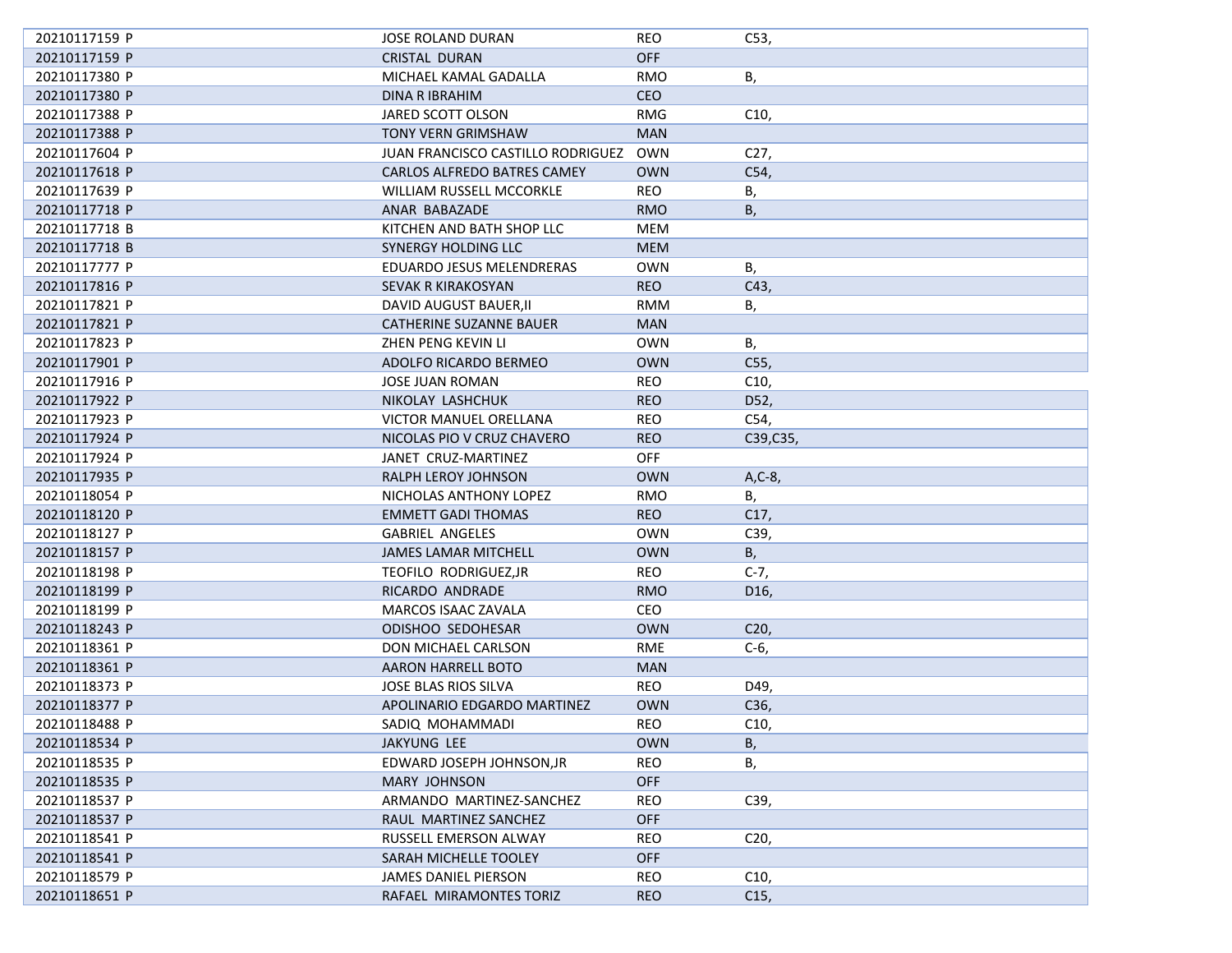| 20210118651 P | MIRIAM ZARAGOZA MIRAMONTES       | OFF        |                  |
|---------------|----------------------------------|------------|------------------|
| 20210118730 P | EDGAR TEPO                       | <b>OWN</b> | C <sub>27</sub>  |
| 20210118731 P | <b>AUSTIN AARON POWELL</b>       | <b>OWN</b> | C51,             |
| 20210118743 P | SALVADOR CLEMENTE, JR            | <b>OWN</b> | C10,             |
| 20210118749 P | <b>GORDON WILLIAM GLYNN</b>      | <b>OWN</b> | C36,             |
| 20210118750 P | JOSAFAT MATEO LOPEZ SANTIAGO     | <b>OWN</b> | B,               |
| 20210118751 P | DILLON EARL HAWKINS              | <b>REO</b> | В,               |
| 20210118751 P | THOMAS WAYNE HICKS               | OFF        |                  |
| 20210118753 P | PASCUAL ALBERTO RODRIGUEZ        | <b>OWN</b> | C <sub>27</sub>  |
| 20210118769 P | <b>CHAD PATRICK WALIOR</b>       | <b>CEO</b> |                  |
| 20210118769 P | <b>GARY EDWARD DARLING</b>       | <b>RME</b> | C10,             |
| 20210118771 P | BERNARDO GALVAN ORTIZ            | <b>REO</b> | C36,             |
| 20210118771 P | LESLIE IVETTE GALVAN             | <b>OFF</b> |                  |
| 20210118776 P | MANUEL MEDARDO ARENIVAR CHAVEZ   | <b>RMO</b> | D49,             |
| 20210118776 P | ADOLFO VENEGAS GONZALES          | <b>OFF</b> |                  |
| 20210118776 P | <b>GERMAN ROSAS</b>              | <b>OFF</b> |                  |
| 20210118887 P | ALFONSO VALERO                   | <b>REO</b> | C29,             |
| 20210118887 P | <b>GUMECINDO VALERO</b>          | <b>OFF</b> |                  |
| 20210118900 P | ROBERTO ESPINDOLA SANTIAGO       | <b>OWN</b> | $C-8$            |
| 20210118911 P | LOUISE EDWARD FATTALEH           | <b>OWN</b> | В,               |
| 20210118925 P | <b>ASAELI M VEHIKITE</b>         | <b>RMG</b> | $C-8$            |
| 20210119808 P | <b>TROY LOFTE STEDMAN</b>        | <b>RMG</b> | Β,               |
| 20210119808 P | DAVID SNELGROVE LAYTON           | <b>MAN</b> |                  |
| 20210119808 P | AMY KITCHELL WINCKO              | <b>MAN</b> |                  |
| 20210120200 P | MATTHEW TOMAS ZEPEDA             | <b>REO</b> | $C-8$            |
| 20210203664 P | <b>JESSICA MARIE MARTIN</b>      | <b>OWN</b> | B,               |
| 20210203700 P | EDUARDO MIRANDA, SR              | <b>REO</b> | $C-5$ ,          |
| 20210203719 P | <b>KURT THOMAS LARSEN</b>        | <b>RMO</b> | B,               |
| 20210204731 P | BARIS AVSAR                      | <b>REO</b> | $C-8$            |
| 20210204737 P | FELIPE GONZALEZ GUZMAN           | <b>REO</b> | А,               |
| 20210204883 P | <b>CHRISTOPHER LEE KNECHT</b>    | <b>REO</b> | C10,C20,C36,C43, |
| 20210204939 P | <b>KELY M DAVIS</b>              | <b>RME</b> | В,               |
| 20210205201 P | <b>FRANCISCO GARCIA PEREZ</b>    | <b>RMO</b> | $C-9$            |
| 20210205531 P | <b>CHRISTOPHER ADRIAN GARCIA</b> | <b>OWN</b> | <b>B</b> ,       |
| 20210205538 P | JARROD WILLIAM BELIVEAU          | <b>REO</b> | D24, D28,        |
| 20210205539 P | KEENAN NATHEL EDWARDS, SR        | <b>RME</b> | C10,             |
| 20210205540 P | ASHTON ZIEHM THURNEYSSEN         | RME        | C10,             |
| 20210205541 P | DAVID ANTHONY CAMALICH           | <b>RMO</b> | Α,               |
| 20210205542 P | DAVID ANTHONY CAMALICH           | <b>RMO</b> | В,               |
| 20210205543 P | PAUL ANTHONY SIFERS              | <b>RMO</b> | B,               |
| 20210205545 P | AMER DUYEB                       | <b>REO</b> | C <sub>20</sub>  |
| 20210205546 P | JOHN PAUL LUKIANOV               | <b>RMO</b> | $C-7,$           |
| 20210205548 P | TAE YOUNG YOON                   | <b>OWN</b> | В,               |
| 20210205549 P | ANDRE FARZIN AFSHAR              | <b>REO</b> | C15,             |
| 20210205551 P | MICHAEL LOWELL DAUENHAUER        | <b>RMO</b> | C36,             |
| 20210205552 P | DUANE ALAN NOSKO                 | <b>RME</b> | C36,             |